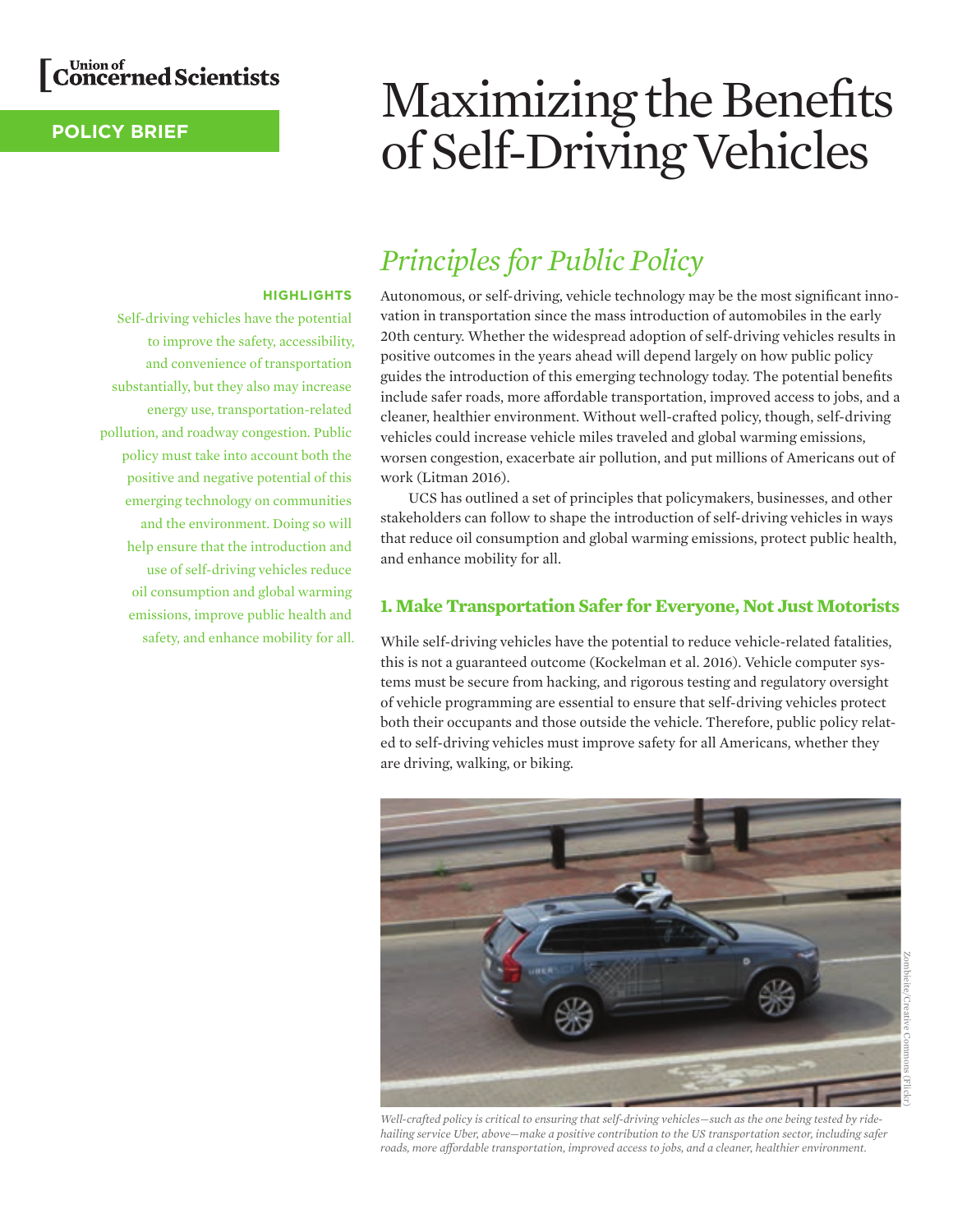

*Autonomous vehicles could make driving more convenient, thus increasing the number of miles traveled as well as increasing air pollution. Pairing self-driving technology with vehicles that have a small carbon footprint (such as hybrids and electric vehicles) will help reduce transportation-related emissions.*

#### **2. Cut Transportation-Related Pollution to the Greatest Possible Extent**

Transportation is the largest source of global warming emissions in the United States (EIA 2016). To help the nation avoid the worst consequences of climate change, self-driving vehicles must accelerate the reduction of emissions from this sector.

Self-driving vehicles may make driving more convenient for some Americans and increase the amount of miles people travel—consequently increasing vehicle-related pollution

*Self-driving vehicles may make driving more convenient for some Americans and increase the amount of miles people travel consequently increasing vehicle-related pollution.*

(Wadud, MacKenzie, and Leiby 2016). To avoid this outcome and instead reduce transportation-related emissions, policy must ensure the pairing of self-driving technology with vehicles that have a low carbon footprint, such as plug-in electric vehicles and fuel-efficient hybrid gasoline vehicles. In addition, policy must give ride-hailing services like Uber and Lyft, which are likely to employ self-driving cars, strong incentives to operate trips that are shared among the maximum number of passengers. Similarly, policy should discourage self-driving cars from operating with no occupants.

## **3. Integrate Self-Driving Vehicles with Mass Transit to Reduce Congestion**

Continued investment in mass transit is vital to efficient transportation networks, especially in congested urban areas. Taxis, ride-hailing services, private bus lines, and public transit systems may use self-driving technology to increase transportation choices, improve service, and reduce the cost of mobility (Litman 2016). Integration of private transportation services with high-capacity mass transit systems can make the entire transportation network more effective and efficient (Maynard 2014). By increasing access to high-capacity transportation modes like subways and bus rapid–transit systems,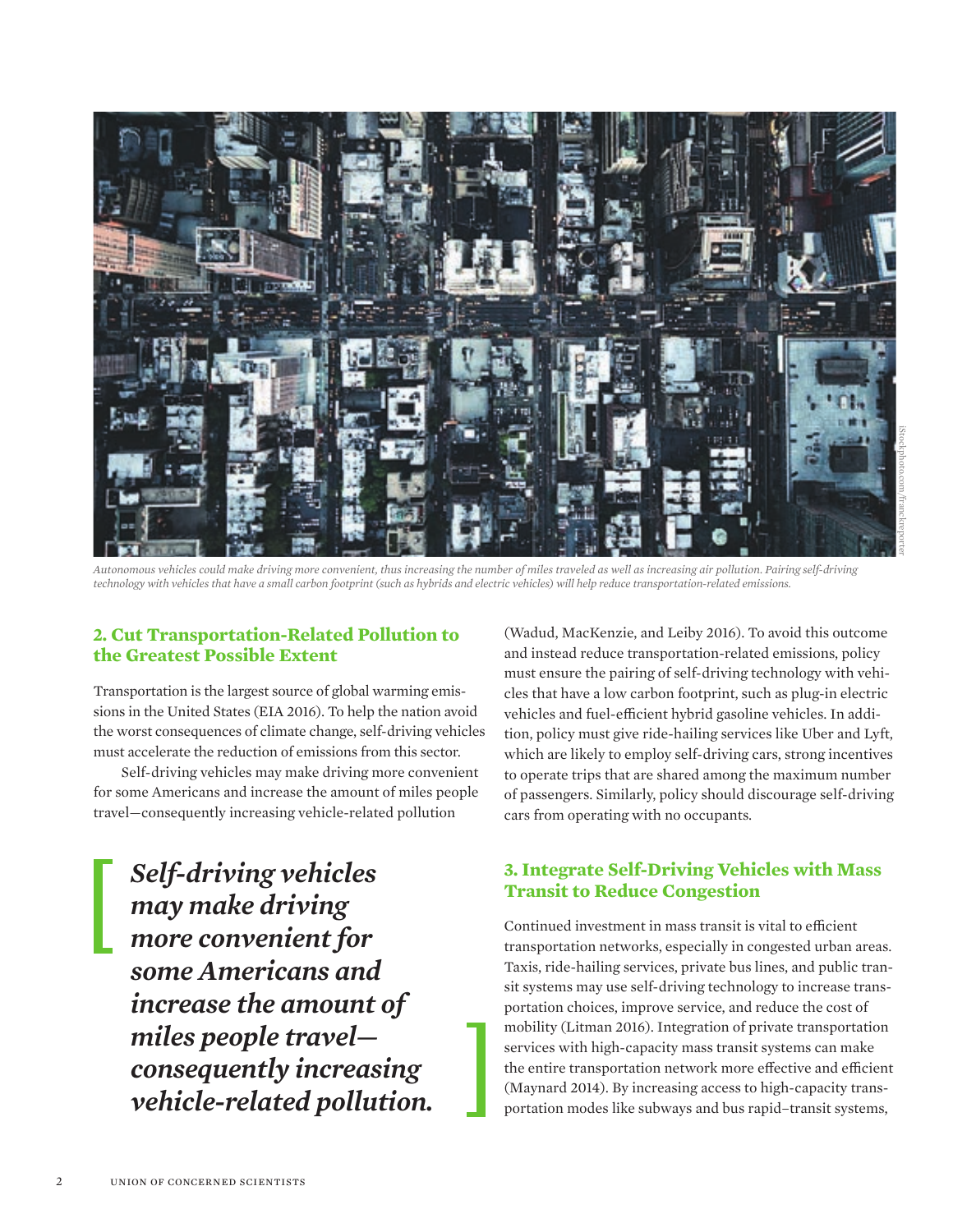new mobility services such as self-driving vehicles can alleviate congestion, improve air quality, and save people time.

#### **4. Improve Access to Transportation on an Equitable Basis**

Across the United States, transportation systems rely heavily on private vehicles, and often fail to serve all communities equally, with disadvantages arising based on income, age, race, disability, and geography (Ramey 2015). Self-driving technology can be deployed in ways that improve access to transportation, with special consideration for disadvantaged populations. But self-driving technology may also be used to justify reduced public support for transportation services (Kockelman et al. 2016). Policy must ensure that the adoption of self-driving vehicles enhances equitable access to mobility for all populations, rather than justify reduced public support for transportation services.

## **5. Support a Just Transition for Displaced Workers**

Self-driving technology will create jobs for some, but it will change or reduce employment opportunities for others, especially in the trucking, delivery, and taxi industries (BLS 2015). Before self-driving vehicles comprise a significant share of the markets for passenger cars and heavy-duty trucks, policy must recognize the economic impact of this technology, and must



*Self-driving technology could reduce employment opportunities in the trucking, taxi, and delivery industries. Policies regulating this new technology must recognize its economic impact and support career transitions for the Americans that will be displaced by automated driving.*

support career pathways and transitions for the Americans who will be affected by automated driving technology. In addition, jobs created in the self-driving vehicle industry should be accessible to all, with a focus on increasing career opportunities for populations historically underrepresented in transportation and technology industries.

## **6. Establish a Framework for Sharing Data Openly While Ensuring Data Security**

Whether self-driving vehicles improve public health, decrease traffic congestion, and reduce climate change will depend on informed, science-based policy. This will require a robust research agenda and accessible data on the performance and operation of self-driving vehicles. We cannot rely on private companies to provide such data voluntarily. Instead, policymakers should seek to promote the identification of ways that self-driving technology can improve safety, reduce pollution, and serve all Americans. Policy must facilitate open data-sharing, while ensuring that appropriate privacy protections are in place.

*Whether self-driving vehicles improve public health, decrease traffic congestion, and reduce climate change will depend on informed, science-based policy.* 

## **7. Foster Livable Cities and Improve the Use of Urban Infrastructure**

Self-driving vehicles could increase the use of personal vehicles, exacerbating sprawl, congestion, and pollution (Anderson et al. 2016). Alternatively, the use of self-driving vehicles predominately for shared rides could reduce the need for parking and expansion of roads, creating the potential to repurpose public space for uses such as businesses, green space, and walking and bicycling infrastructure (Chapin et al. 2016). Policy must ensure that any repurposing of public roads and spaces place a high priority on the needs of the whole community, rather than focus narrowly on serving only vehicles, whether self-driving or not.